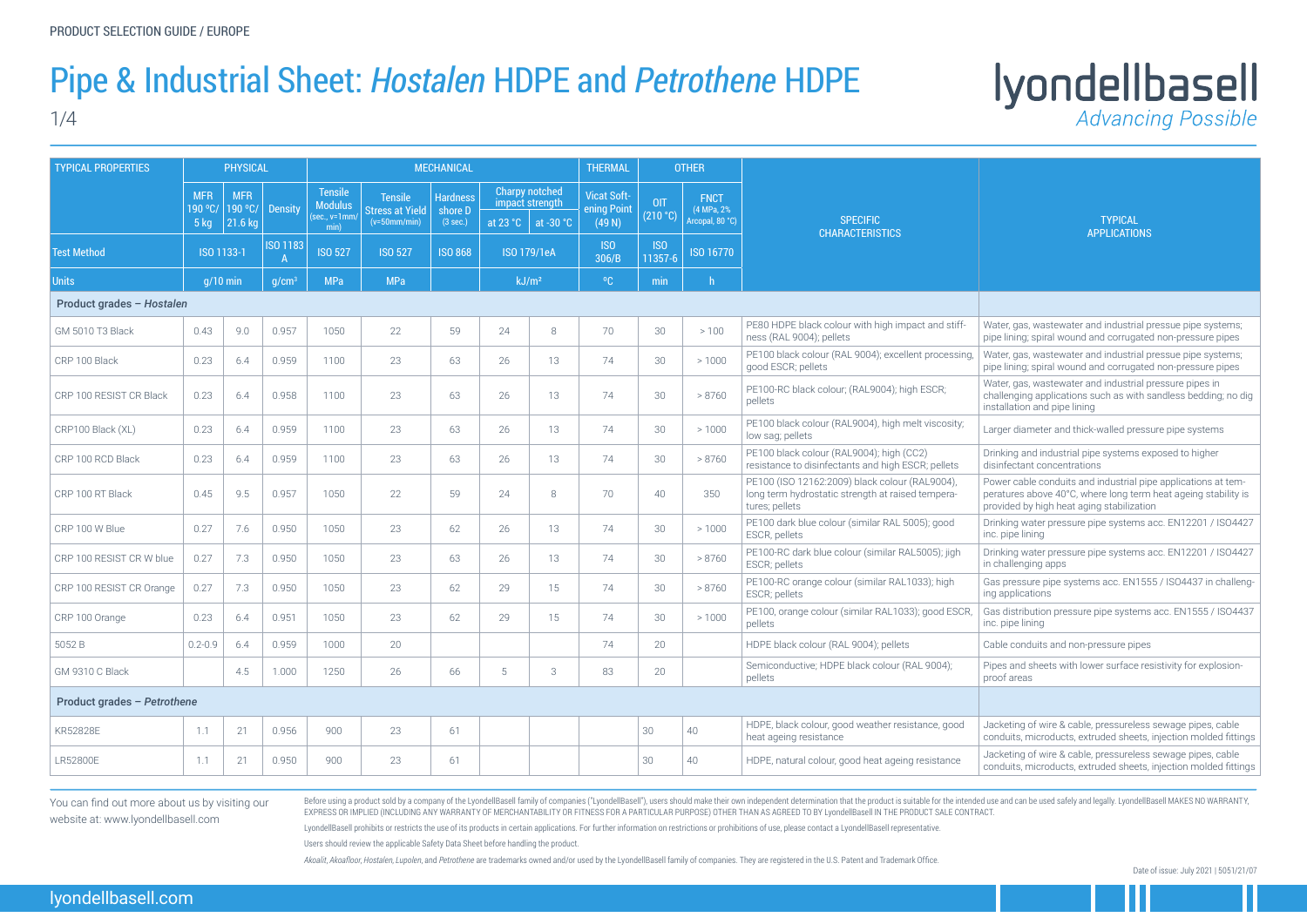Date of issue: July 2021 | 5051/21/07

### Pipe & Industrial Sheet: Crosslinkable HDPE and PE-RT

2/4

# Iyondellbasell

| <b>TYPICAL PROPERTIES</b> |                                    |                                  | <b>PHYSICAL</b>                   |                |                                                          | <b>MECHANICAL</b>                                   |                                        |                                                   |                     | <b>THERMAL</b>                                           |                                                                                                                                                                              |                                                                                                                                                                           |
|---------------------------|------------------------------------|----------------------------------|-----------------------------------|----------------|----------------------------------------------------------|-----------------------------------------------------|----------------------------------------|---------------------------------------------------|---------------------|----------------------------------------------------------|------------------------------------------------------------------------------------------------------------------------------------------------------------------------------|---------------------------------------------------------------------------------------------------------------------------------------------------------------------------|
|                           | <b>MFR</b><br>$190$ °C/<br>2.16 kg | <b>MFR</b><br>190 °C/<br>$-5$ kg | <b>MFR</b><br>190 °C/<br>21.6 kg  | <b>Density</b> | <b>Tensile</b><br><b>Modulus</b><br>sec., v=1mm/<br>min) | <b>Tensile</b><br>Stress at Yield<br>$(v=50mm/min)$ | <b>Hardness</b><br>shore D<br>(3 sec.) | <b>Ball</b><br>indentation<br>hardness<br>H132/30 | Point (9.8 N)       | Vicat Softening   Vicat Softening<br><b>Point (49 N)</b> | <b>SPECIFIC</b><br><b>CHARACTERISTICS</b>                                                                                                                                    | <b>TYPICAL</b><br><b>APPLICATIONS</b>                                                                                                                                     |
| <b>Test Method</b>        | ISO 1133-1                         |                                  | <b>ISO 1183</b><br>$\overline{A}$ | <b>ISO 527</b> | <b>ISO 527</b>                                           | <b>ISO 868</b>                                      | ISO 2039-1                             | ISO<br>306/A                                      | <b>ISO</b><br>306/B |                                                          |                                                                                                                                                                              |                                                                                                                                                                           |
| <b>Units</b>              | $q/10$ min                         |                                  | q/cm <sup>3</sup>                 | <b>MPa</b>     | <b>MPa</b>                                               |                                                     | <b>MPa</b>                             |                                                   | $^{\circ}$ C        |                                                          |                                                                                                                                                                              |                                                                                                                                                                           |
| Product grades - Lupolen  |                                    |                                  |                                   |                |                                                          |                                                     |                                        |                                                   |                     |                                                          |                                                                                                                                                                              |                                                                                                                                                                           |
| 4261A Q416                |                                    | 0.5                              | 8.5                               | 0.946          | 850                                                      | 24                                                  | 62                                     | 40                                                | 125                 | 75                                                       | x-linkable (Radiation); PE-Xc; HDPE; natural colour; pellets                                                                                                                 | Heating; plumbing; multilayer pipes (EN ISO 15875 / DIN<br>16892 / EN ISO 21003)                                                                                          |
| 5261Z 0456                |                                    |                                  | 2.0                               | 0.954          | 1100                                                     | 27                                                  | 65                                     | 52                                                | 132                 | 80                                                       | HMW-PE (PE500) with a typical average molar<br>mass of 380.000 g/mol;<br>x-linkable (Peroxide); PE-Xa (Engel/RAM process);<br>HDPE; natural colour; powder, no stabilization | Compression-molded sheets, Heating and plumbing pipes,<br>customers report to fulfill EN ISO 15875 / DIN 16892 by<br>adding appropriate amount of peroxide and stabilizer |
| 5261Z Q456 B              |                                    |                                  | 3.0                               | 0.954          | 1200                                                     | 27                                                  | 65                                     | 52                                                | 132                 | 80                                                       | x-linkable (Peroxide); PE-Xa (Engel/RAM process); HDPE;<br>natural colour; powder; lower viscosity than 5261Z Q456,<br>no stabilization                                      | Heating, plumbing and industrial pipes, customers report<br>to fulfill EN ISO 15875 / DIN 16892 by adding appropriate<br>amount of peroxide and stabilizer                |
| 5461B Q471                |                                    | 0.5                              | 10.0                              | 0.953          | 1100                                                     | 28                                                  | 64                                     | 49                                                | 130                 | 79                                                       | x-linkable (Peroxide); PE-Xa (twin screw process);<br>HDPE; natural colour; powder, basic stabilization                                                                      | Heating; plumbing and multilayer pipes, customers report<br>to fulfill EN ISO 15875 / DIN 16892 by adding appropriate<br>amount of peroxide and stabilizer                |
| 5461B 0471 B              |                                    | 0.7                              | 15                                | 0.953          | 1100                                                     | 28                                                  | 64                                     | 49                                                | 130                 | 79                                                       | x-linkable (Peroxide); PE-Xa (twin screw process); HDPE;<br>colour: natural; powder; lower viscosity than 5461B Q471<br>basic stabilization                                  | Heating; plumbing and multilayer pipes, customers report<br>to fulfill EN ISO 15875 / DIN 16892 by adding appropriate<br>amount of peroxide and stabilizer                |
| <b>UHM 5000</b>           |                                    |                                  |                                   | 0.931          | 800                                                      | 20                                                  | 65                                     |                                                   |                     | 82                                                       | UHMW-PE with a typical average molar mass of 5 million<br>g/mol; natural colour; powder                                                                                      | Compression moulded sheets and ram extruded products                                                                                                                      |
| Product grades - Hostalen |                                    |                                  |                                   |                |                                                          |                                                     |                                        |                                                   |                     |                                                          |                                                                                                                                                                              |                                                                                                                                                                           |
| 4731B                     |                                    | 0.45                             | 9.5                               | 0.947          | 850                                                      | 22                                                  | 59                                     |                                                   | 128                 | 70                                                       | PE-RT Type II; PE 100; natural colour; pellets; good pro-<br>cessability, extremely high resistance to ageing                                                                | Heating; plumbing; multilayer pipes (ISO 24033 / EN ISO<br>22391 / DIN 16833 / EN ISO 21003)                                                                              |
| 4131B                     |                                    | 2.2                              | 18                                | 0.941          | 650                                                      | 23                                                  | 58                                     |                                                   | 125                 | 70                                                       | PE-RT Type II with higher flexibility; natural colour; pellets;<br>good processability, extremely high resistance to ageing                                                  | Underfloor heating; plumbing; multilayer pipes (ISO 24033<br>/ EN ISO 22391 / DIN 16833 / EN ISO 21003)                                                                   |

Before using a product sold by a company of the LyondellBasell family of companies ("LyondellBasell"), users should make their own independent determination that the product is suitable for the intended use and can be used EXPRESS OR IMPLIED (INCLUDING ANY WARRANTY OF MERCHANTABILITY OR FITNESS FOR A PARTICULAR PURPOSE) OTHER THAN AS AGREED TO BY LyondellBasell IN THE PRODUCT SALE CONTRACT.

LyondellBasell prohibits or restricts the use of its products in certain applications. For further information on restrictions or prohibitions of use, please contact a LyondellBasell representative. Users should review the applicable Safety Data Sheet before handling the product.

Akoalit, Akoafloor, Hostalen, Lupolen, and Petrothene are trademarks owned and/or used by the LyondellBasell family of companies. They are registered in the U.S. Patent and Trademark Office.

You can find out more about us by visiting our website at: www.lyondellbasell.com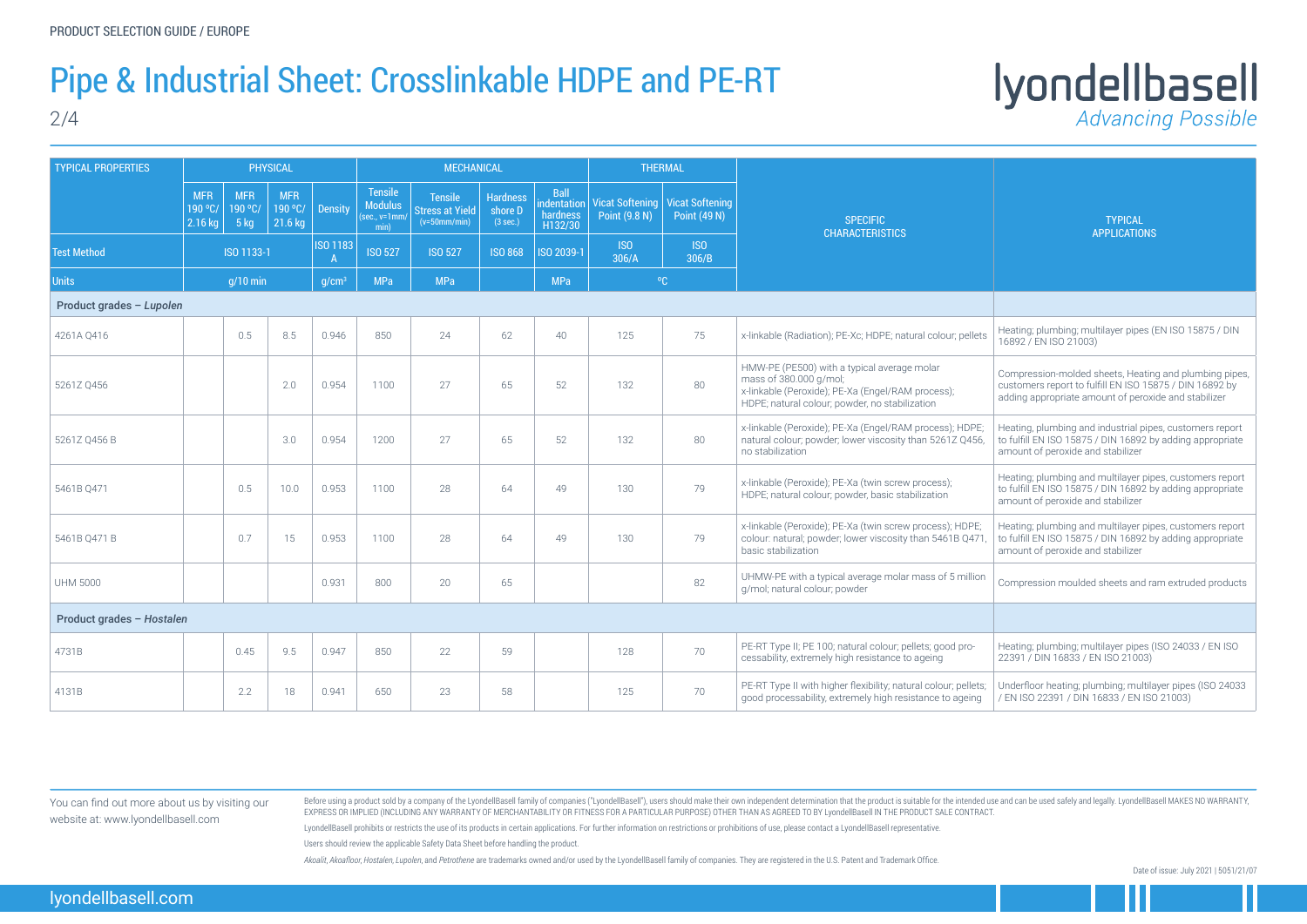#### Pipe & Industrial Sheet: *Hostalen* PP

3/4

## Iyondellbasell

Mechanical properties tested on Injection molded Specimen, molding conditions acc. to ISO 1873-2

Before using a product sold by a company of the LyondellBasell family of companies ("LyondellBasell"), users should make their own independent determination that the product is suitable for the intended use and can be used EXPRESS OR IMPLIED (INCLUDING ANY WARRANTY OF MERCHANTABILITY OR FITNESS FOR A PARTICULAR PURPOSE) OTHER THAN AS AGREED TO BY LyondellBasell IN THE PRODUCT SALE CONTRACT. LyondellBasell prohibits or restricts the use of its products in certain applications. For further information on restrictions or prohibitions of use, please contact a LyondellBasell representative. Users should review the applicable Safety Data Sheet before handling the product.

Akoalit, Akoafloor, Hostalen, Lupolen, and Petrothene are trademarks owned and/or used by the LyondellBasell family of companies. They are registered in the U.S. Patent and Trademark Office.



sheets; rods; fittings; profiles; punching boards; filterplates; holded parts

sheets; rods; fittings; profiles; punching boards; filterplates; holded parts

sheets; rods; fittings; profiles; punching boards; filterplates; holded parts

pipes; sheets; rods; housings; filterplates; fittings

drain-pipes; semifinished products

; corrugated hoses; industrial pipes; conduits; profiles

e/drainage pipes (EN1852/EN13476) profiles; blown and on molded parts

e/drainage pipes (EN1852/EN13476) profiles; blown and on molded parts

e/drainage pipes (EN1852/EN13476) profiles; blown and on molded parts

fittings; sheets; profiles; blow molded parts

fittings; sheets; profiles; blow molded parts

pipes; sheets; profiles; filterplates; fittings

hical-joint compression fittings (ISO14236); classified by 80 as PP100

solar heat absorbers; corrugated pipes; fittings

ipes (EN ISO15874); hot/cold water pipes; sheets and parts in chemical us; classified by ISO9080 as PP125/PP-RCT

ipes (EN ISO15874); hot/cold water pipes; sheets and parts in chemical us; classified by ISO9080 as PP112/PP-RCT

pipes (EN ISO15874); hot/cold water pipes; sheets and parts n. apparatus; classified by ISO9080 as PP100

pipes (EN ISO15874); hot/cold water pipes; sheets and parts n. apparatus; classified by ISO9080 as PP100

| <b>TYPICAL</b>               | PHYSICAL                         |                                                                                                                                                                                                                                                                                                        | <b>MECHANICAL</b> |                                                    |                    |                          |                |                     |                        |                                                                   |        |                   |                                                                                             |
|------------------------------|----------------------------------|--------------------------------------------------------------------------------------------------------------------------------------------------------------------------------------------------------------------------------------------------------------------------------------------------------|-------------------|----------------------------------------------------|--------------------|--------------------------|----------------|---------------------|------------------------|-------------------------------------------------------------------|--------|-------------------|---------------------------------------------------------------------------------------------|
| <b>PROPERTIES</b>            | <b>MFR</b><br>230 °C/<br>2.16 kg | <b>Tensile</b><br><b>MFR</b><br><b>Tensile</b><br><b>Notched Charpy Impact</b><br><b>Tensile</b><br><b>Modulus</b><br>230 °C/<br><b>Stress at Yield</b><br><b>Strain at Yield</b><br>(sec., v=1mm<br>$-5$ kg<br>$(v=50mm/min)$<br>$(v=50mm/min)$<br>at 23 °C $\vert$ at 0 °C $\vert$ at -30 °C<br>min) |                   | <b>Vicat</b><br><b>Softening</b><br><b>Point A</b> | <b>SPECIFIC</b>    | <b>TYPE</b>              | <b>COLOUR</b>  | <b>TYPICAL</b>      |                        |                                                                   |        |                   |                                                                                             |
| <b>Test Method</b>           |                                  | ISO 1133-1                                                                                                                                                                                                                                                                                             |                   | ISO 527-2                                          | <b>ISO 179/1eA</b> |                          |                | <b>ISO</b><br>306/A | <b>CHARACTERISTICS</b> |                                                                   |        | <b>APPLICATIO</b> |                                                                                             |
| <b>Units</b>                 | $q/10$ min                       |                                                                                                                                                                                                                                                                                                        |                   | <b>MPa</b>                                         | %                  | kJ/m <sup>2</sup>        |                |                     | $^{\circ}$ C           |                                                                   |        |                   |                                                                                             |
| Product grades - Hostalen PP |                                  |                                                                                                                                                                                                                                                                                                        |                   |                                                    |                    |                          |                |                     |                        |                                                                   |        |                   |                                                                                             |
| H2150                        | 0.3                              | 1.5                                                                                                                                                                                                                                                                                                    | 1500              | 36                                                 | 11                 | 30                       | 4.3            |                     | 158                    | High heat and extraction stability                                | PP-H   | natural           | Pipes; sheets; rods; fittings; profiles; pu<br>blow molded parts                            |
| H2150 304850                 | 0.3                              | 1.3                                                                                                                                                                                                                                                                                                    | 1500              | 36                                                 | 10                 | 38                       | 5              |                     | 156                    | High heat and extraction stability                                | PP-H   | grey (RAL 7032)   | Pipes; sheets; rods; fittings; profiles; pu<br>blow molded parts                            |
| H2450                        | 0.3                              | 1.3                                                                                                                                                                                                                                                                                                    | 1450              | 36                                                 | 11                 | 20                       | 5              |                     | 157                    | High heat and extraction stability; non-nucleated                 | PP-H   | natural           | Pipes; sheets; rods; fittings; profiles; pu<br>blow molded parts                            |
| H2250 36                     | 0.3                              | 1.3                                                                                                                                                                                                                                                                                                    | 1500              | 36                                                 | 12                 | 26                       | 6              |                     | 157                    | High heat and extremely high extraction stability                 | PP-H   | grey (RAL 7032)   | Press. pipes ; sheets; rods; housings; fi                                                   |
| H7350FLS 303064              | 0.4                              | 2.0                                                                                                                                                                                                                                                                                                    | 1500              | 35                                                 | 11                 | 18                       | 5              |                     | 158                    | Flame retardant; not food approved                                | PP-H   | grey (RAL 7037)   | House drain-pipes; semifinished produ-                                                      |
| EPD60R                       | 0.4                              | 1.6                                                                                                                                                                                                                                                                                                    | 1100              | 26                                                 | 15                 | 54                       | 18             | 3.5                 | 151                    | Exc. impact strength; long-term heat & detergent resistance       | $PP-B$ | natural           | Sheets; corrugated hoses; industrial pip                                                    |
| H2464                        | 0.3                              | 1.3                                                                                                                                                                                                                                                                                                    | 1350              | 28                                                 | 13                 | 55                       | 34             | 5                   | 155                    | Excellent balance rigidity/impact; dimesional stabil-<br>ity      | $PP-B$ | natural           | Sewage/drainage pipes (EN1852/EN13<br>injection molded parts                                |
| H2483                        | 0.3                              | 1.3                                                                                                                                                                                                                                                                                                    | 1800              | 32                                                 | 8                  | 67                       | 20             | 4.3                 | 159                    | High stiffness, high impact; dimensional stability;               | $PP-B$ | natural           | Sewage/drainage pipes (EN1852/EN13<br>injection molded parts                                |
| H2493                        | 0.25                             | 1.3                                                                                                                                                                                                                                                                                                    |                   | 38                                                 | 8                  | 50                       | $\overline{4}$ | 2.5                 | $\sim$                 | Very high stiffness; impact; dimensional stability                | $PP-B$ | natural           | Sewage/drainage pipes (EN1852/EN13<br>injection molded parts                                |
| H1022                        | 0.3                              | 1.3                                                                                                                                                                                                                                                                                                    | 1300              | 30                                                 | 13                 | 50                       | 15             | 3                   | 159                    | Basic stabilization; good heat aging resistance                   | $PP-B$ | natural           | Pipes; fittings; sheets; profiles; blow mo                                                  |
| H1022 12                     | 0.3                              | 1.3                                                                                                                                                                                                                                                                                                    | 1400              | 31                                                 | 12                 | 117                      | 21             | $\Delta$            | 158                    | Basic stabilization; good heat aging resistance                   | $PP-B$ | black             | Pipes; fittings; sheets; profiles; blow mo                                                  |
| H2222 36                     | 0.3                              | 1.3                                                                                                                                                                                                                                                                                                    | 1350              | 30                                                 | 12                 | 50                       | 13             | 5.8                 | 158                    | High heat stability; extreme extraction stability                 | $PP-B$ | grey (RAL 7032)   | Press. pipes; sheets; profiles; filterplate                                                 |
| H2142 12                     | 0.3                              | 1.4                                                                                                                                                                                                                                                                                                    | 1500              | 34                                                 | 12                 | 54                       | 5              | $\overline{2}$      | 150                    | High heat stability; weather resistance; low creep                | $PP-B$ | black             | Mechanical-joint compression fittings<br>ISO9080 as PP100                                   |
| H4122 103220                 | 0.3                              | 1.3                                                                                                                                                                                                                                                                                                    | 1400              | 30                                                 | 13                 | 110                      | 20             | 5.8                 | 159                    | High heat, weather and extreme extraction stability               | $PP-B$ | black             | Pipes; solar heat absorbers; corrugated                                                     |
| <b>XN125-P</b>               | 0.2                              | 1.1                                                                                                                                                                                                                                                                                                    | 850               | 26                                                 | 12                 |                          | 8              |                     | $\sim$                 | High heat stability; extreme extraction stability;                | PP-RCT | natural           | Press. pipes (EN ISO15874); hot/cold water p<br>apparatus; classified by ISO9080 as PP125/P |
| <b>XN112-I</b>               | 0.2                              | 1.1                                                                                                                                                                                                                                                                                                    | 800               | 24                                                 | 32                 | $\overline{\phantom{a}}$ | 9.5            |                     | $\sim$                 | High heat stability; extreme extraction stability;                | PP-RCT | natural           | Press. pipes (EN ISO15874); hot/cold water p<br>apparatus; classified by ISO9080 as PP112/P |
| H5416                        | 0.3                              | 1.3                                                                                                                                                                                                                                                                                                    | 850               | 24                                                 | 13                 | 89                       | 12             |                     | 132                    | High heat stability; extreme extraction stability;<br>good impact | PP-R   | natural           | Press. pipes (EN ISO15874); hot/cold v<br>in chem. apparatus; classified by ISO90           |
| H5416                        | 0.3                              | 1.3                                                                                                                                                                                                                                                                                                    | 850               | 24                                                 | 13                 | 89                       | 12             |                     | 132                    | High heat stability; extreme extraction stability;<br>good impact | PP-R   | natural           | Press. pipes (EN ISO15874); hot/cold v<br>in chem. apparatus; classified by ISO90           |

You can find out more about us by visiting our website at: www.lyondellbasell.com

Date of issue: July 2021 | 5051/21/07